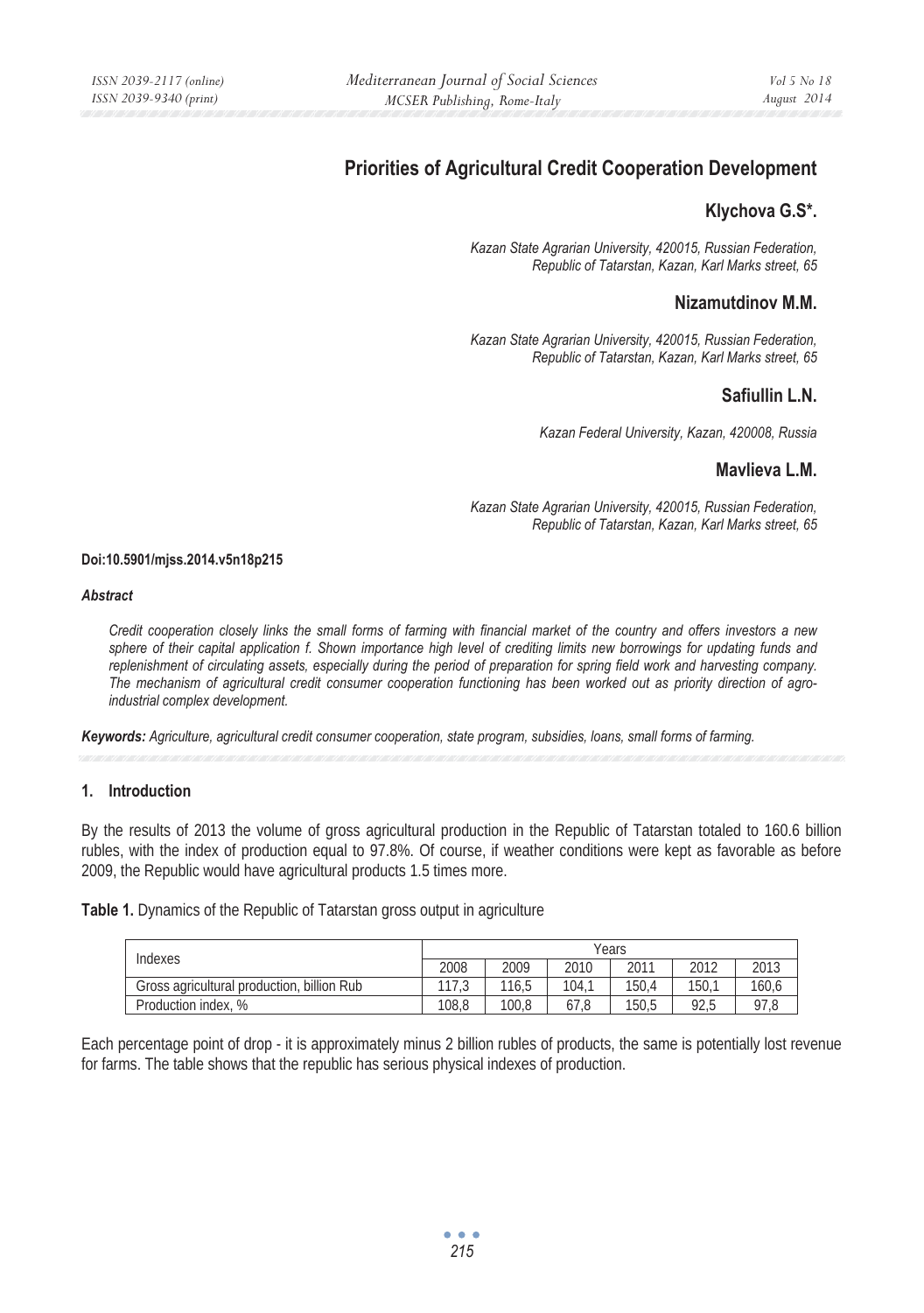| Table 2. Dynamics of production and efficiency of the main agricultural products |  |
|----------------------------------------------------------------------------------|--|
|----------------------------------------------------------------------------------|--|

|                                     | Years    |          |          |                  |  |
|-------------------------------------|----------|----------|----------|------------------|--|
| Types of products                   | 2008     | 2012     | 2013     |                  |  |
|                                     | Produced | Produced | Produced | Profitability, % |  |
| Grain weight after processing, m.t. | 5,7      | 2.9      | 2,6      | $+15$            |  |
| Sugar beet, m.t.                    | 1.8      | 2.01     | 2.08     | $+19$            |  |
| Potatoes, m.t.                      | 1.6      | 1.37     | 1.32     | $+12$            |  |
| Milk, thou., t                      | 1821     | 1883     | 1721     | $+14$            |  |
| Livestock and Poultry, thou. tn.    | 391      | 452      | 477      |                  |  |
| Eggs, billion pc.                   | 1.019    | 1.121    | 1.073    | $+11$            |  |

Unfortunately, it is not accompanied by the required efficiency. Agricultural economy remains very problematic, because without state subsidies a few farms would have profit. Loss without subsidies in 2013has amounted to 6.5 billion rubles and accounting subsidies – to 3.5 billion revenues. Even with the subsidies, every sixth venture is unprofitable.

**Table 3.** Financial performance of agricultural enterprises of Republic of Tatarstan

| Indexes                            | Units    | Years   |         |         |  |
|------------------------------------|----------|---------|---------|---------|--|
|                                    |          | 2011    | 2012    | 2013    |  |
| Number of farms                    | number   | 536     | 512     | 497     |  |
| including profitable               | %        | 83      | 84      | 84      |  |
| Losing                             | %        |         |         | 16      |  |
| Profit, total.                     | Bill rub | 5,2     | 5,8     | 3,5     |  |
| Profitability, total               | %        | 10,6    | 10.4    | 6,3     |  |
| Profitability (loss) minus subsidy | %        | $-28.4$ | $-21,2$ | $-11.3$ |  |

Maintaining efficiency of the industry management, the share of unprofitable enterprises is kept at 16%, at the same time the share of ineffective agricultural units has been reduced by half without accounting of subsidies. While as of the end of 2011 this figure was - 28 %, then in 2013 – it was 11% [3, 5, 6, 11].

Russia for more than a year works as a member of the World Trade Organization (WTO), and often this poses a problem of competitiveness before agricultural producers. Of course, it is difficult to compete with European countries, as they have energy supply 3 times higher and incomparable budgetary support. To date, energy supply per 100 hectares of crops in RT is 160 hp, which is 3-4 times less than the supplying of the farmers in Europe (304 hp) and in the USA (603 hp) [4].

Weak energy supply of farms does not allow performing organizational and technological tasks in agriculture on a high level of quality and deadlines. By the way, and climatic conditions abroad are 2.5 times more favorable than in the Volga region. The moisture content is the main factor of production efficiency, although there are some technologies that significantly regulate [8].

In recent years the republic has invested more than 150 billion rubles of funds raised in development of agricultural sector, this of course seriously increasing payables. Today it is 114 billion rubles, or 180 % of the cash revenues. (Fig. 1).

High level of crediting limits new borrowings for updating funds and replenishment of circulating assets, especially during the period of preparation for spring field work and harvesting company. This factor has particularly strong impact on small forms of farming accounting for 50 % of agricultural products of the republic.

Agricultural credit consumer cooperation today stands a successful alternative to the banking sector.

Agricultural credit consumer cooperative is a form of rural credit cooperation, established to meet the production needs of specific number of agricultural producers by accumulating temporarily available resources in the form of financial mutual fund for the purpose of lending and savings the funds of attracted shareholders and associated members on the basis of cooperative principles of activity.

In 2013, there were 32 agricultural credit consumer cooperatives in RT with 892 members, of which 73 % came from peasant farming enterprise and private farms, they were granted loans for 63581 thousand rubles. The volume of attracted loans totaled 40764 thousand rubles. Over 1 billion rubles were issued as loans during 2006-2013.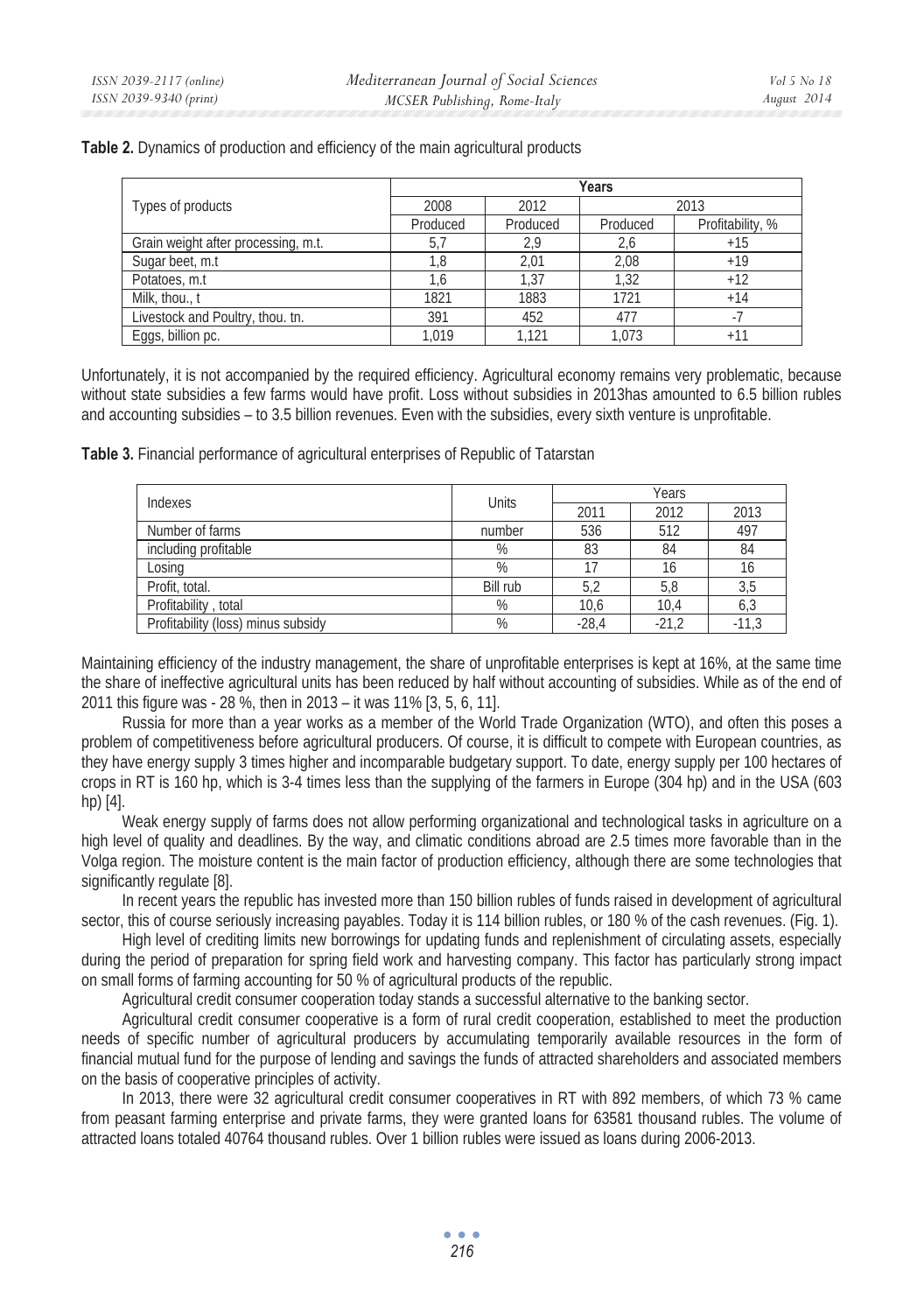

**Figure 1.** Payables of agricultural enterprises of RT, m rubles (- payables; - including attracted credits)

Active growth of lending occurred due to targeted state support. The main form of small enterprises' support is the allocation of concessional loans. In 2013 private households of citizens and peasant farms received 16,700 preferential loans worth 4.5 billion rubles. 116.7 thousand loans of 26.9 billion rubles were received totally for the years 2006-2013 by small forms of farming. 2.2 billion rubles was returned to population in grants for interest paid on loans (356.7 m in 2013).

#### **2. Result**

The greatest number of credits was received during the current year by Kukmorsky, Baltasinsky, Nurlatsky, Buinsky, Aktanyshsky, Muslyumovsky, Apastovsky, Mamadyshsky, Arsky municipal regions - 500 or more credits each.

At the same time there are still many problems in legal, technical, financial and economic support for credit cooperation.

These issues require settlement, and it is necessary to undertake a set of activities for establishing of rural credit cooperatives on the basis of organizational, financial, economic, informational, and other measures interconnected with each other by resource provision, executors, timeframes, namely [1, 2]:

- 1. Effective implementation of the State Program "Development of agriculture and regulation of markets for agricultural products, raw materials and food in the Republic of Tatarstan for 2013-2020" approved by the Cabinet of Ministers of the Republic of Tatarstan of 08.04.2013, № 235;
- 2. Development of formation mechanism for the agricultural credit cooperation system. Operation of agricultural credit consumer cooperatives will significantly simplify the procedure for obtaining loans by small forms of agricultural farming as well as by citizens being the partners of these cooperatives; and also provide them with other types of micro-financing
- 3. Interaction between government, local authorities and agricultural consumer credit cooperatives provision concerning various issues of joint activities, creation of conditions for development of infrastructure of credit cooperatives [10]. For these purposes, first of all, it is necessary to establish a mechanism for interaction between government, local authorities, cooperatives of low levels, taking into account the peculiarities of accounting and taxation system in ACC in areas such as:
	- preparation and conclusion of agreements on cooperation between public authorities, local governments and agricultural consumer credit cooperatives ;
	- Promotion of credit cooperatives creation provision of municipal non-residential premises for ACC, establishing their different rates of rent, free regional media provision to inform public of ACC activities, etc.;
	- assistance in formation and development of their material and technical base;
	- assistance of district and rural settlements heads in selection of personnel, both in existing and in newly established agricultural credit consumer cooperatives;
	- granting budgetary subsidies for start capital of ACC, creating material and technical base (Support Fund);
	- subsidizing a part of the costs for payment of interest on loans in the banks attracted by agricultural consumer credit cooperatives for loans provision to the cooperative members;
	- subsidizing a part of the costs of credit cooperative members for interest on loans payment obtained by them in cooperatives;
	- creation of fund collateral obligations of ACC on loans attracted in banking institutions;
	- provision of guarantees to the banking institutions of the Republic of Tatarstan on loans attracted by credit